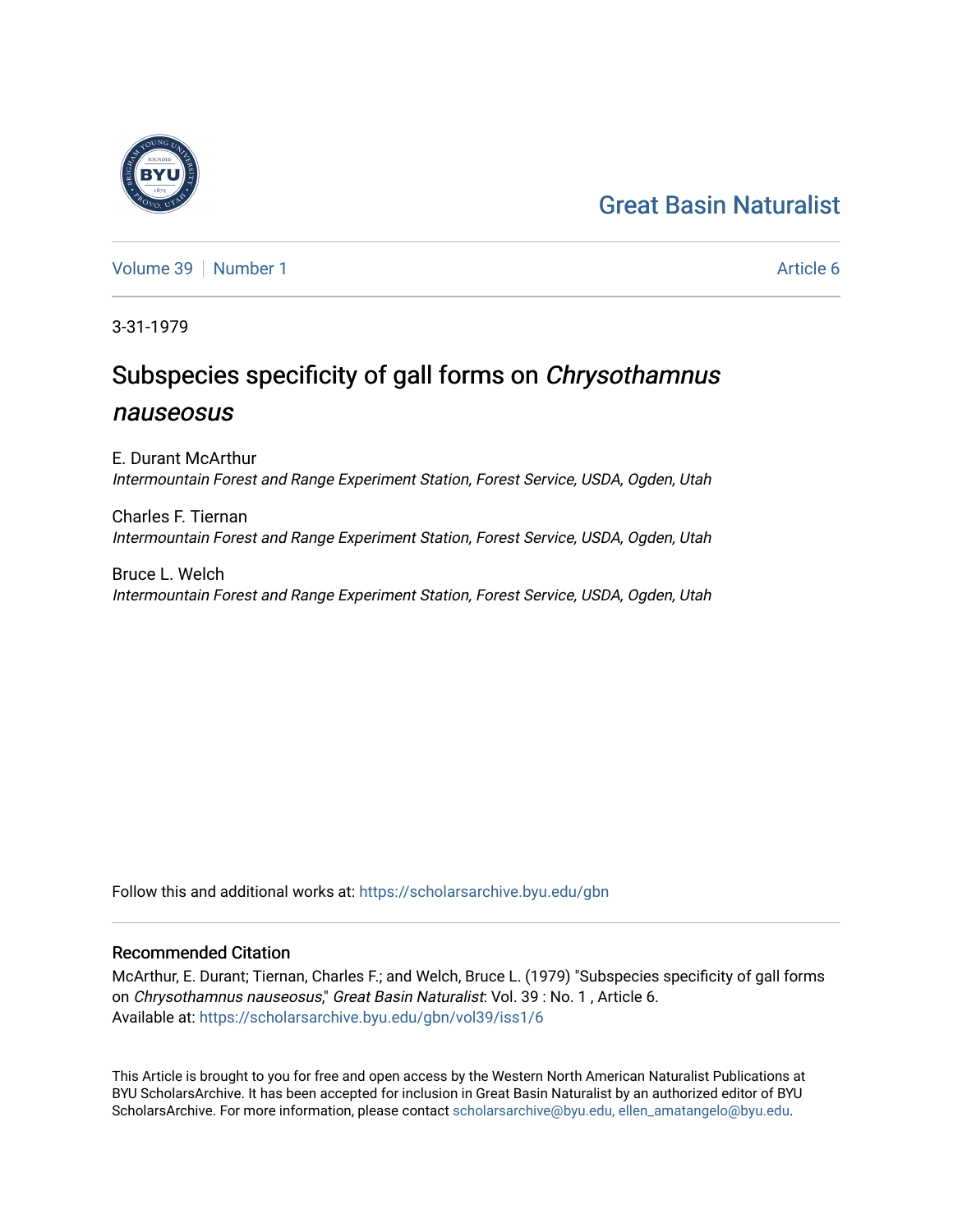### SUBSPECIES SPECIFICITY OF GALL FORMS ON CHRYSOTHAMNUS NAUSEOSUS

E. Durant McArthur,' Charles F. Tiernan,' and Bruce L. Welch'

ABSTRACT.— Galls induced by tephritid flies (Diptera: Tephritidae) on Chrysothamnus nauseosus ssp. albicaulis, consimilis, graveolens, and salicifolius are useful in taxonomic identification of these subspecies in Utah. In this study, "callus" galls were found almost exclusively on ssp. alhicaulis. "Cotton" galls were more frequent on ssp. consimilis and graveolens. "Mace" galls occurred on all four subspecies but were the only gall found on naturally occurring populations of ssp. salicifolins. Gall form specificity is not as well correlated with C. nauseosus subspecies in peripheral areas of the species range as in Utah. This decrease in specificity may be due to decreased competition for the host plant in outlying areas.

Chrusothamnus nauseosus, rubber rabbitbnish, is a shrub that is widely distributed in western North America. The shrub occurs from British Columbia and Saskatchewan south to west Texas and Baja California on plains, valleys, and foothills (Hall and Cle ments 1923). It is most abundant in the central portion of its range, the intermountain area, including all of Utah, most of Nevada, eastern California, southeastern Oregon, southern Idaho, southwestern Wyoming, and western Colorado (Cronquist et al. 1972, Hanks et al. 1975). Chrusothamnus nauseosus is often associated with Artemisia tridentata, big sagebrush, and is also a frequent component of salt desert shrub communities (Branson et al. 1976, McArthur et al. 1979).

Chrysothamnus nauseosus includes 15 subspecies (Anderson 1966, 1971, Anderson et al. 1974). In Utah, four common subspecies are alhicaulis, consimilis, graveolens, and salici folius (Hanks et al. 1975). Each of these sub species has preferred habitats (Plummer 1977), but occasionally two or more subspecies may be found together in the same area. Some introgression occurs at these sites (Hanks et al. 1975), but hybridization and in trogression are minimized because self-polli nation is prevalent in Chrysothamnus (Anderson 1966, McArthur et al. 1978). The various subspecies of C. nauseosus have different for age values in natural stands and different uses in revegetation efforts (McArthur et al. 1974, more than 3<br>Hanks et al. 1975. Plummer 1977). There is ern Arizona. Hanks et al. 1975, Plummer 1977). There is considerable intraspecific variation in plant

morphology (Hall and Clements 1923, Cronquist 1975), which makes subspecific taxonomic identification of individual plants sometimes difficult.

During the winter of 1975-76, we noted that in some Utah areas tephritid-induced galls of different forms had absolute C. nauseosus subspecies specificity. This study was undertaken to see how widespread and how absolute the gall form specificity was on C. nauseosus ssp. alhicaulis, consimilis, graveolens, and salicifolins. It was thought that if these gall forms were subspecies-specific, they could help in subspecies identification, and in the management of the various subspecies. In the course of our data collection we learned that J. K. Wangberg was studying the biology of tephritid gall formers on Chrysothamnus (Wangberg 1976), and we compared our results with his.

### Materials and Methods

Gall form specificity was measured (1) at five sites where two subspecies naturally grow together (Table 1); (2) at the Snow Field Station, Ephraim, Utah, where Chryso thamnus nauseosus ssp. alhicaulis, consimilis, graveolens, and salicifolins are growing in a uniform garden; and (3) in more or less pure natural stands of the four subspecies (Table 2). In addition, gall types were observed at more than 30 other sites in Utah and north-

We looked at three gall forms (Fig. 1):

<sup>&#</sup>x27;Intermountain Forest and Range Experiment Station, Forest Service, USDA. Ogden, Utah 84401. Stationed at the Shrub Sciences Laboratory, Provo,<br>Utah 84601.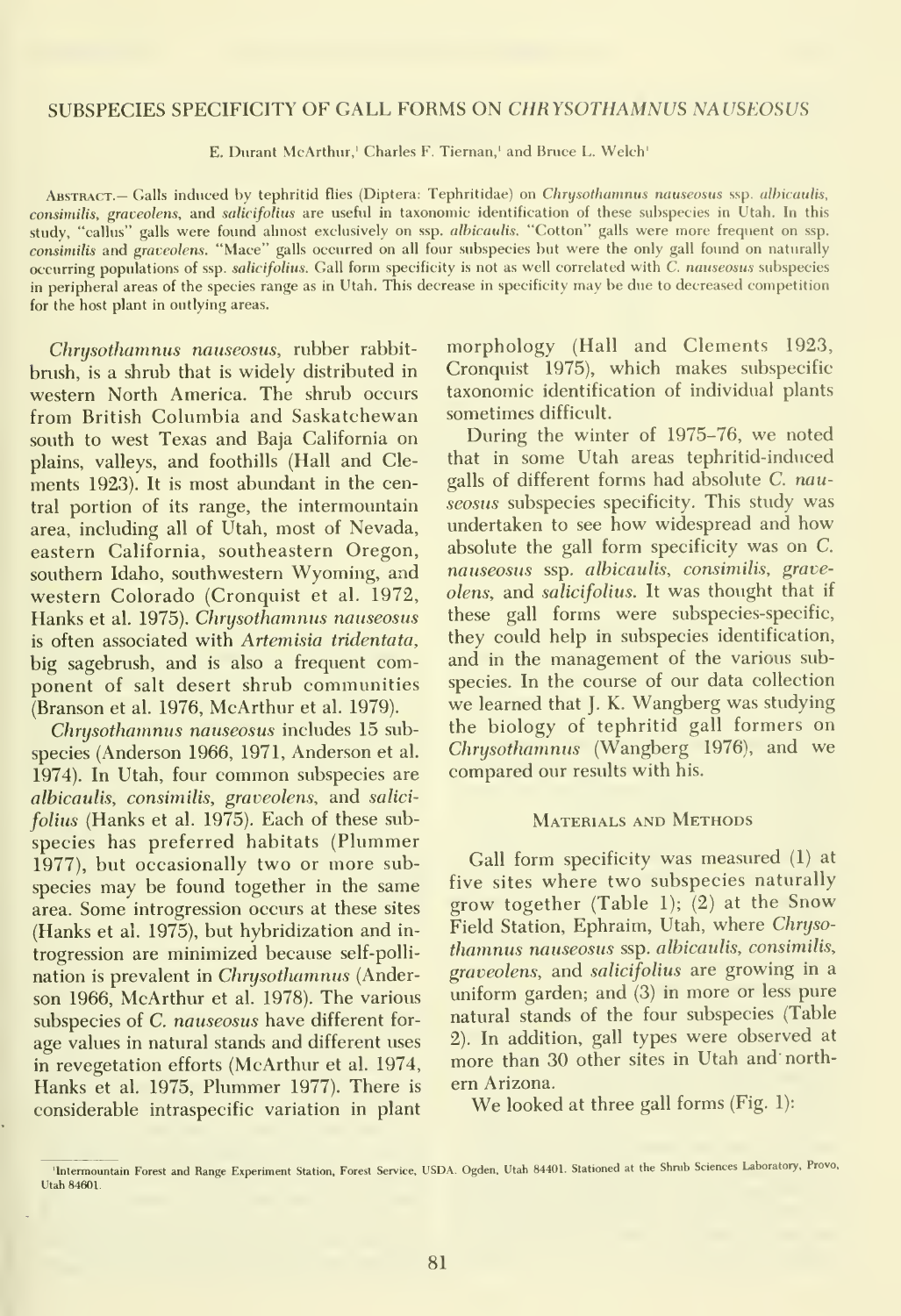TABLE 1. Gall frequencies from mixed populations at five Utah localities.

| Collection information  |                    |                                                    |  |  |
|-------------------------|--------------------|----------------------------------------------------|--|--|
| Subspecies <sup>1</sup> | Authors'<br>number | <b>Site</b>                                        |  |  |
| Chna <sup>a</sup>       | 759                | Big Rock Candy Mountain, Sevier Co. <sup>3,4</sup> |  |  |
| Chna <sup>c</sup>       | 760                | Big Rock Candy Mountain, Sevier Co. <sup>4</sup>   |  |  |
| Chnaa                   | 770                | 3 km S Fountain Green, Sanpete Co. <sup>4</sup>    |  |  |
| Chna <sup>c</sup>       | 979                | 3 km S Fountain Green, Sanpete Co. <sup>4</sup>    |  |  |
| Chnaa                   | 791                | 3 km W Goshen, Utah Co. <sup>4</sup>               |  |  |
| Chnac                   | 790                | 3 km W Goshen, Utah Co. <sup>4</sup>               |  |  |
| Chnaa                   | 811                | 1 km W Paragonah, Iron Co.                         |  |  |
| Chnag                   | 812 <sup>5</sup>   | 1 km W Paragonah, Iron Co.                         |  |  |
| Chna <sup>a</sup>       | 818                | Gould Wash, Washington Co. <sup>4</sup>            |  |  |
| Chnag                   | 817                | Gould Wash, Washington Co. <sup>4</sup>            |  |  |

'Subspecies symbols: Chna<sup>a</sup> = Chrysothamnus nauseosus ssp. albicaulis; Chna<sup>C</sup> = C. n. ssp. consimilis; Chna<sup>g</sup> = C. n. ssp. graveolens.  $x + 1$  is  $d =$  mean  $(\bar{x}) \pm$  standard deviation (sd) of number of galls on terminal 15 cm of a random branch/plant.

'Some plants of intermediate morphology were found.

'Browsing preference for ssp. albicaulis noted. Browsers were deer at Big Rock Candy Mountain, sheep at Fountain Green, horses and cattle at Goshen, and cattle and deer at Gould Wash

'Gall frequencies significantly different with p<0.01

1. The "callus" gall, which is more or less glabrous, round to ovoid, 0.3 to 1.2 cm in diameter, and persistent up to two years on the plant.

2. The "cotton" gall, which is covered with a thick, white tomentum, round to ovoid, 0.7 to 1.4 cm in diameter, and generally not as persistent as the callus gall, although some galls persist for two years.

3. The "mace" gall, which is usually glabrous, round to ovoid, 0.5 to 1.2 cm in diameter, and covered with small bracts. Persistence of the mace gall past the first year is unknown.

Active galls are those containing larvae; whereas inactive galls are those from which the flies have emerged.

Gall frequencies were scored at collection sites by counting the galls (active and inactive) on the terminal 15 cm of a randomly selected branch of each mature shrub  $(>30$ em tall) on more or less straight line transects through C. nauseosus populations. Fifty plants were scored in each of the pure stands. At the mixed sites 50 plants of each subspecies were scored as the plants occurred on the transects. All data collection and observations were made in the winter and early spring of  $1976-77$ .

Chrysothamnus nauseosus subspecies were identified using Anderson's (1973) key at the time of data collection or during the following summer when leaves were present on the plants. Herbarium vouchers have been deposited at the Shrub Sciences Laboratory Herbarium (SSLP) in Provo, Utah. Flies were reared to maturity from a few galls, and were identified using Wangberg's (1976) key.

A paired  $t$  test (Woolf 1968) was used to test the significance of gall form frequency differences where two gall types occurred on the same subspecies (Table 1).

#### **RESULTS AND DISCUSSION**

CORRELATION OF GALL MORPHOLOGY WITH Chrysothamnus nauseosus subspecies.- The five study areas of Table 1 reflect almost complete gall form specificity for each subspecies. In each case C. nauseosus ssp. albicaulis is growing with either C. nauseosus ssp. consimilis or ssp. graveolens. The cotton gall was found only on ssp. consimilis and ssp. graveolens. The callus gall, except for a single plant at the Paragonah site, was found only on ssp. albicaulis. Both ssp. consimilis and ssp. graveolens tend to have greener stems and less leaf and stem tomentum than ssp. al-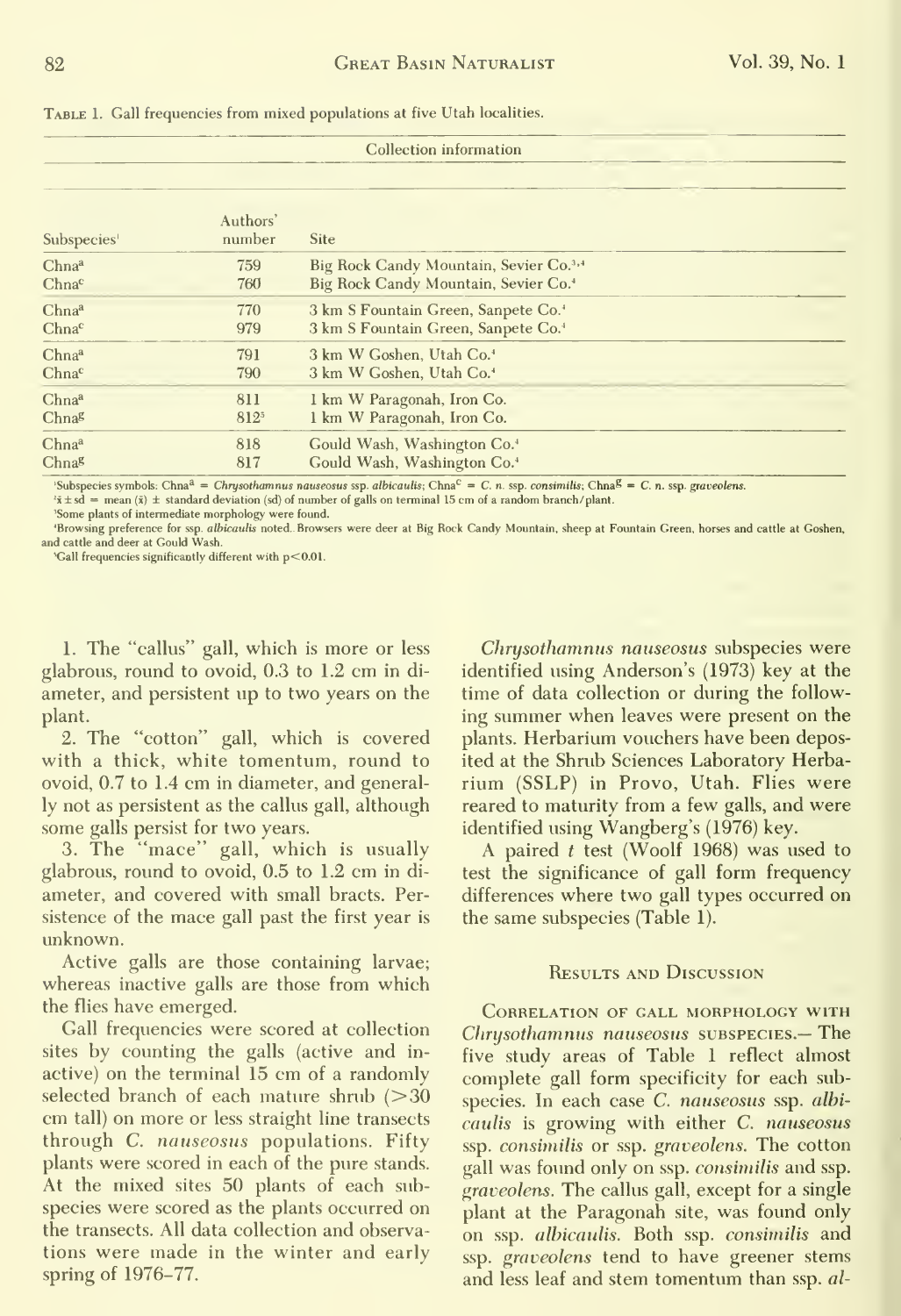| Gall type                          |                      |                                 |                             |                      |                                 |  |
|------------------------------------|----------------------|---------------------------------|-----------------------------|----------------------|---------------------------------|--|
| Callus                             |                      |                                 | Cotton                      |                      |                                 |  |
| $\bar{x} \pm sd^2$                 | Range<br>of values   | Percent of<br>plants<br>w/galls | $\bar{x} \pm sd^2$          | Range<br>of values   | Percent of<br>plants<br>w/galls |  |
| $7.92 \pm 8.55$<br>0               | $0 - 34$<br>0        | 80<br>$\Omega$                  | $\Omega$<br>$\Omega$        |                      | $\Omega$                        |  |
| $1.00 \pm 1.76$                    | $0 - 9$<br>$\Omega$  | 46<br>$\Omega$                  | $0.70 \pm 0.90$             | $\Omega$<br>$0 - 3$  | $\Omega$<br>50                  |  |
| $4.32 \pm 4.83$                    | $0 - 18$<br>$\Omega$ | 80<br>$\Omega$                  | $\Omega$<br>$4.44 \pm 6.18$ | $\Omega$<br>$0 - 23$ | $\Omega$<br>58                  |  |
| $6.02 \pm 4.83$<br>$0.04 \pm 0.28$ | $0 - 21$<br>$0 - 2$  | 94<br>$\overline{2}$            | $\Omega$<br>$5.36 \pm 2.98$ | $\Omega$<br>$0 - 11$ | $\Omega$<br>98                  |  |
| $5.56 \pm 5.00$                    | $0 - 21$<br>$\bf{0}$ | 90<br>$\bf{0}$                  | $3.50 \pm 6.45$             | $\Omega$<br>$0 - 14$ | $\Omega$<br>80                  |  |

bicaulis. The exceptional Paragonah plant could well have been an introgressant. At the Big Rock Candy Mountain site galls were not found on the ssp. *consimilis* plants (Table 1). However, a few plants of intermediate morphology were located—they had callus galls.

At the Snow Field Station the four subspecies of *C. nauseosus* are growing in a uniform garden. There callus galls were found on ssp. albicaulis, and cotton galls were found, although much less frequently, on the other three subspecies.

In the uniform population studies (Table 2), only callus galls were observed for C. nauseosus ssp. albicaulis, and only cotton galls were observed for ssp. consimilis. Cotton galls were most common on ssp. graveolens, although a few mace galls were found on this subspecies at the Hanksville site. Only mace galls were observed on ssp. salicifolius.

At sites where observations were made but gall frequency data were not recorded, we rarely found exceptions to the data presented in Table 2. A population of ssp. *albicaulis* (collection number: McArthur, Tiernan, and Welch 769) located 3 km south of Nephi, Juab Co., Utah, had a single plant corresponding to ssp. consimilis. Whereas the ssp. *albicaulis* plants had high numbers of callus galls, the aberrant ssp. *consimilis* plant had only a single gall, which was a callus gall.

Galls were much more common in some areas than in others. For example, ssp. albicaulis plants near Ogden Bay, Weber Co., Utah (McArthur 786), were nearly devoid of galls; whereas a few miles south, on the north end of Antelope Island, Davis Co., Utah, plants of the same subspecies (McArthur 789.) Table 2) were heavily infested with galls. In the upper Sevier Valley, ssp. consimilis plants lacked galls, but in the lower Sevier Valley and in Sanpete Valley (a Sevier Valley tributary) they had cotton galls. A few mace galls were found with more numerous callus galls on ssp. *albicaulis* in Willow Creek Canyon, north of Richfield, Sevier Co., Utah.

Mace galls were found on all four subspecies in at least one location of our observations. The mace galls were encountered less frequently and had a lower incidence per plant than the other two types of galls.

East of Ephraim, Sanpete County, Utah, we found both ssp. *albicaulis* (McArthur 779) and ssp. consimilis (McArthur 780) growing with several plants of intermediate morphology (McArthur 781). There, callus galls were on ssp. albicaulis plants; cotton galls were on ssp. consimilis plants; and both kinds of galls were found on a few plants of intermediate morphology.

Wangberg (1976) found that the tephritid fly (Aciurina bigeloviae) was responsible for galls whose descriptions match those of the callus and mace forms discussed in this report. Another tephritid (A. maculata) was responsible for galls matching the description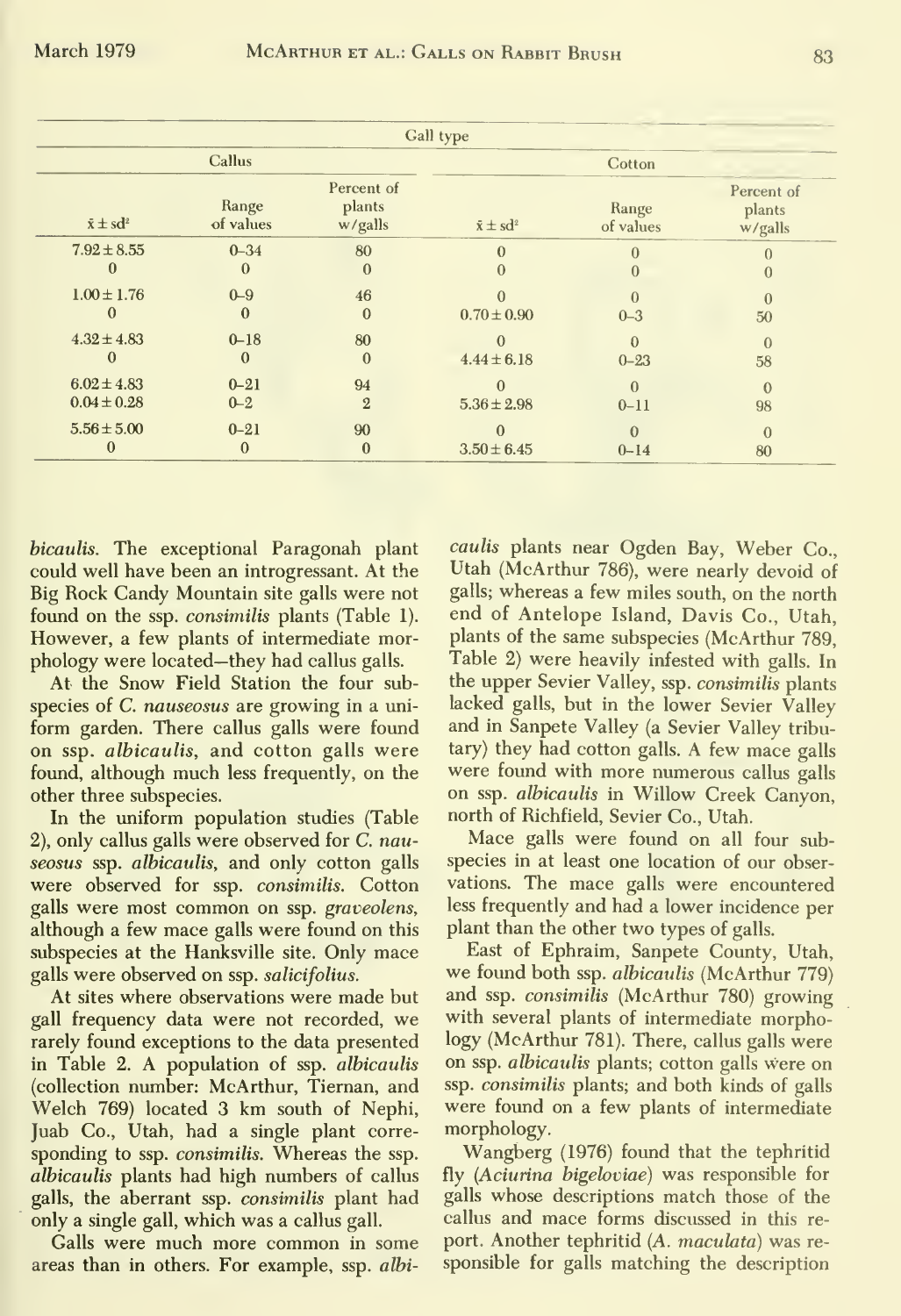

Fig. 1. Drawings of gall forms. A. callus. B. cotton. C. mace. (4X).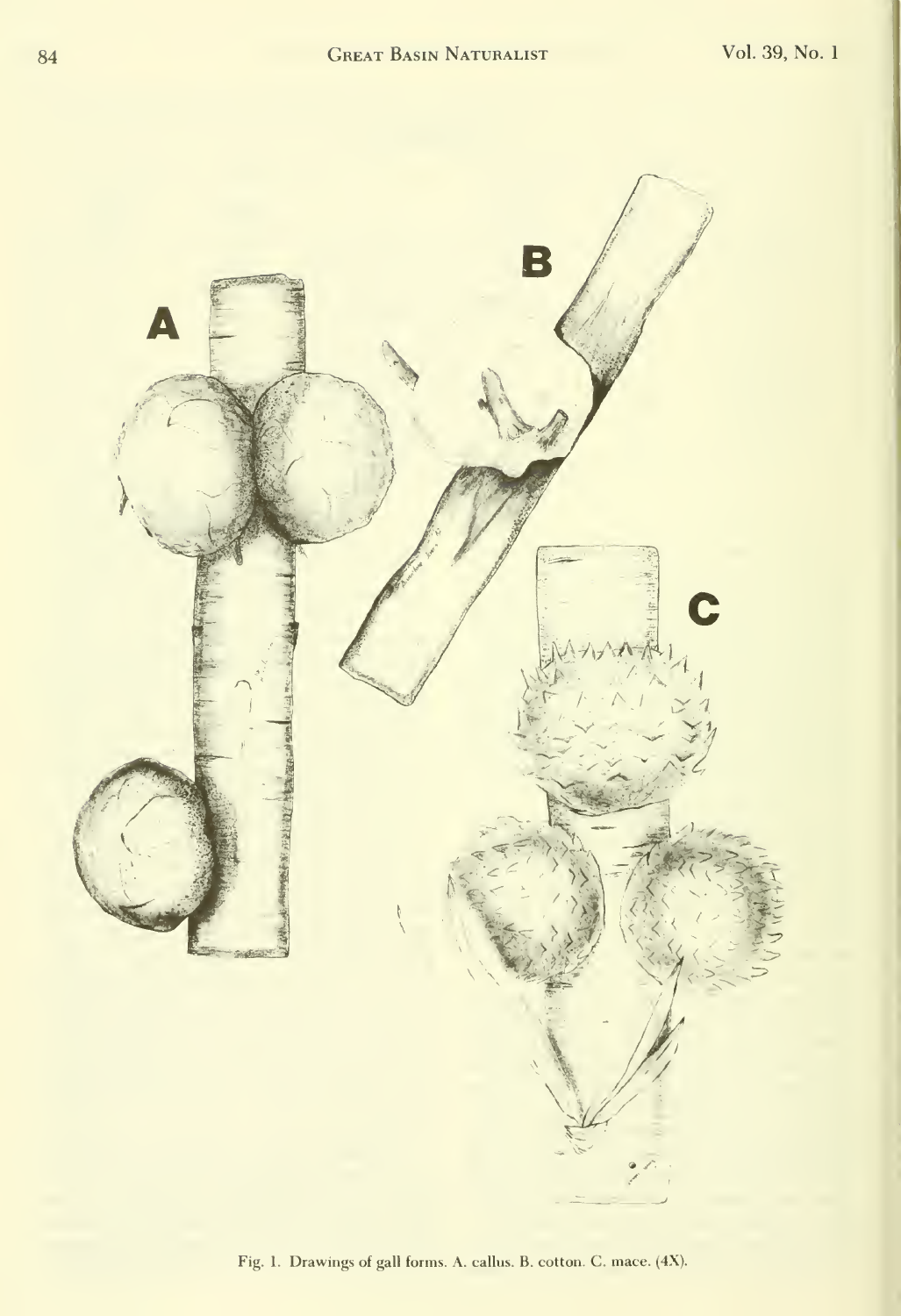of the cotton gall. Wangberg (1976) described the galls but did not use the terms cotton, callus, or mace. He (Wangberg 1976) stated that in Idaho both cotton and callus gall forms were found on C. nauseosus ssp. albicaulis and ssp. consimilis. Observations made during this study in Utah (Tables <sup>1</sup>and 2) and northern Arizona were quite different. The callus gall was very specific for ssp. albicaulis. The cotton gall was specific for ssp. consimilis and graveolens at most locations. Cotton galls were found on ssp. albicaulis only where the callus gall was absent. For ex ample, in northeastern Mohave Co., Arizona, and western Kane Co., Utah, ssp. albicaulis, graveolens, and consimilis all had cotton galls (McArthur 819, 820, 832). Mace galls were much rarer than callus or cotton galls in most areas of observation (Tables <sup>1</sup> and 2), but were occasionally found on all four subspecies of C. nauseosus.

The relationship between gall tomentum and plant tomentum is perplexing. Glabrous

callus and mace galls have specificity for ssp. albicaulis and ssp. salicifolius, respectively. These subspecies have looser and more obvious tomentum than ssp. consimilis and graveolens, which show specificity for the to mentulose cotton gall.

Taxonomic indicator value of gall FORMS ON C. nauseosus subspecies.- The callus gall form is specific for C. nauseosus ssp. albicaulis in most of Utah. If a callus gall is present on C. nauseosus, the plant is in all likelihood ssp. albicaulis (Table 1 and 2). In winter, when leaves are lacking from C. nauseosus, callus galls help distinguish ssp. albicaulis from ssp. consimilis and ssp. salicifolius. In Idaho apparently, this specificity does not occur (Wangberg 1976).

The cotton gall, in Utah, is found most commonly on ssp. consimilis and graveolens (Tables <sup>1</sup> and 2). However, in the few areas where the callus gall is missing the cotton gall may be found on ssp. albicaulis. The cotton gall has not been found on naturally

|  |  | TABLE 2. Gall frequencies in uniform populations at nine Utah localities. |  |
|--|--|---------------------------------------------------------------------------|--|
|--|--|---------------------------------------------------------------------------|--|

| Collection information |                    |                                                        | Gall type           | Frequency          |                    |                                 |
|------------------------|--------------------|--------------------------------------------------------|---------------------|--------------------|--------------------|---------------------------------|
| Sub-<br>species        | Authors'<br>number | Site                                                   |                     | $\bar{x} \pm sd^2$ | Range of<br>values | Percent<br>of plants<br>w/galls |
| Chnaa                  | 768                | Mouth of Chicken<br>Creek Canyon, Juab Co.             | Callus              | $2.03 \pm 3.34$    | $0 - 18$           | 72                              |
| Chna <sup>a</sup>      | 773                | 3 km S. Bluffdale, Salt<br>Lake Co.                    | Callus              | $1.80 \pm 2.03$    | $0 - 8$            | 60                              |
| Chna <sup>a</sup>      | 789                | N. end Antelope Island,<br>Davis Co.                   | Callus              | $5.10 \pm 7.26$    | $0 - 43$           | 74                              |
| Chna <sup>c</sup>      | 962                | Pigeon Hollow, Sanpete<br>Co.                          | Cotton              | $1.24 \pm 1.41$    | $0 - 6$            | 68                              |
| Chna <sup>c</sup>      | 976                | 3 km NE. Ephraim,<br>Sanpete Co.                       | Cotton              | $1.06 \pm 1.05$    | $0 - 4$            | 68                              |
| Chna <sup>g</sup>      | 1000               | Hanksville, Wayne Co. <sup>3</sup>                     | Cotton <sup>3</sup> | $1.44 \pm 1.69$    | $0 - 7$            | 66                              |
| Chnas                  | 964                | Snowberry Exclosure,<br>Ephraim Canyon,<br>Sanpete Co. | Mace                | $0.18 \pm 0.52$    | $0 - 3$            | 14                              |
| Chnas                  | 1061               | <b>Red Creek</b> , Duchesne<br>Co.                     | Mace <sup>4</sup>   | $0.26 \pm 0.49$    | $0 - 2$            | 24                              |
| Chnas                  | 1066               | Moon Lake, Duchesne<br>Co.                             | Mace                | $0.16 \pm 0.55$    | $0 - 3$            | 10                              |

'Subspecies symbols: Chna<sup>a</sup> = Chrysothamnus nauseosus ssp. albicaulis; Chna<sup>a</sup> = C. n. ssp. consimilis; Chna<sup>g</sup> = C. n. ssp. graveolens; Chna<sup>5</sup> = C. n. ssp. salicifolius.

 $\lambda x + \lambda y = \lambda$  mean (x)  $\pm$  standard deviation (sd) of number of galls on terminal 15 cm of a random branch/plant. Two morphologies of ssp. graveolens present. A low incidence of mace galls was observed but not recorded.

'One poorly defined cotton gall was observed.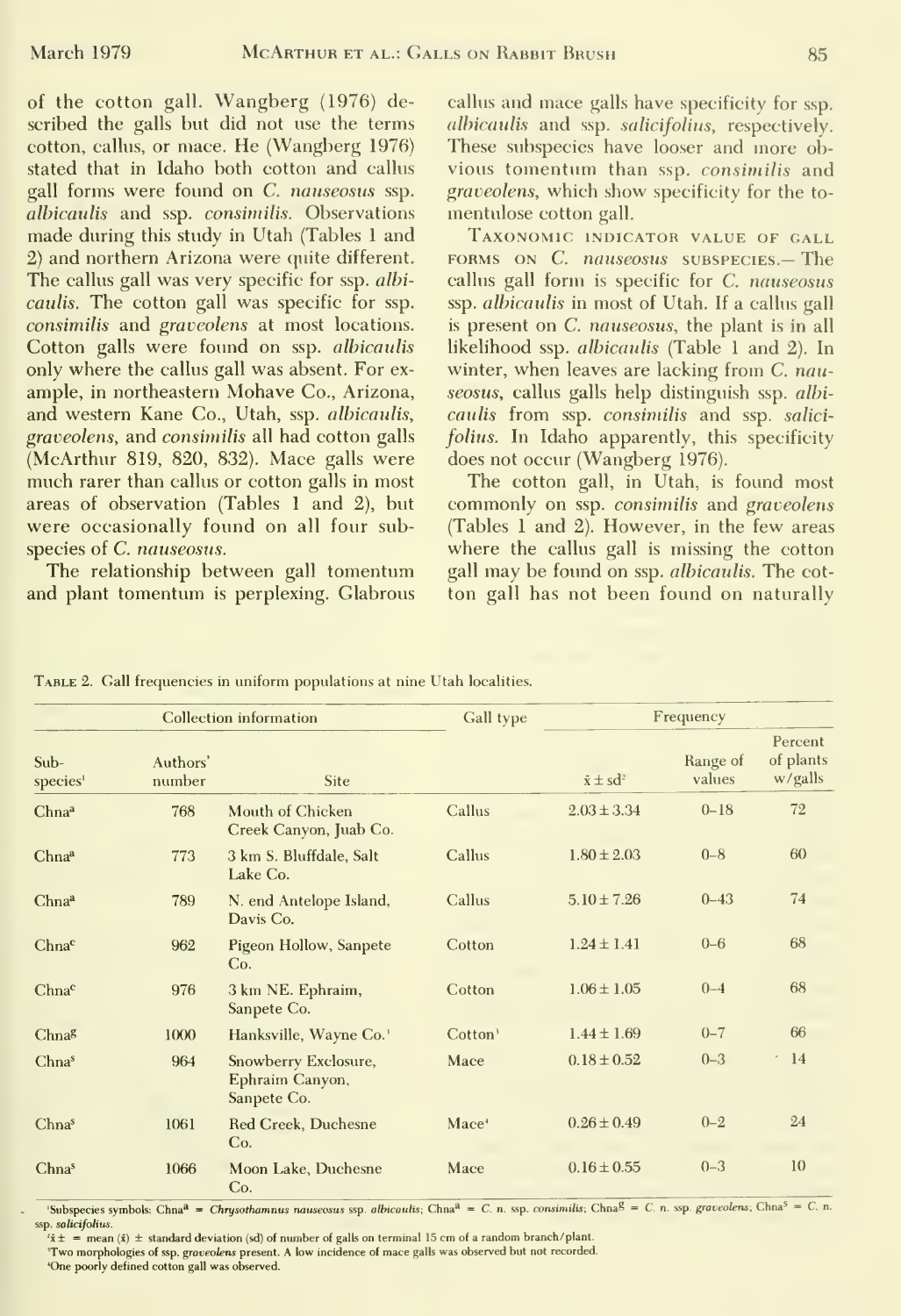growing populations of ssp. salicifolius, but was found on plants of this subspecies trans planted to the Snow Field Station. Subspecies salicifolius is ordinarily a mountain taxon, whereas the Snow Field Station is in a valley setting.

The mace gall has been found on all four subspecies but is the only one of the three galls found on naturally occurring populations of ssp. salicifolius (Table 2).

RESOURCE PARTITIONING BY THE GALL-FORMING TEPHRITID FLIES. - Wangberg (1976) discussed the problem of niche-sharing by fly species that induce galls on similar parts of the same subspecies of C. nauseosus at the same time of the year. Wangberg believed, following Darlington (1972), that tephritid fly species compete in nature and divide the resource. Our studies support such a competitive division of the plant resource. Our study showed more gall-form specificity on C. nauseosus subspecies than Wangberg's (1976), perhaps because our study was in the central area of C. nauseosus's range, where there are larger concentrations of the plant than are present where Wangberg studied (Hall and Clements 1923). L. C. Anderson (letter dated 16 February 1978) has data in dicating less specificity for gall forms on plants growing outside of Utah than on those growing in Utah. In the central area of the host species' occurrence, the gall formers might be better off to be host specific to avoid competition with large populations of various taxa of gall-forming flies. In outlying areas such host specificity might be a dis advantage because host plants would be rarer. Moreover, gall-forming fly populations would not be as high, so competition would be reduced. MacArthur (1972:17) touched on this problem when he stated that species are more likely to compete in localities where an advantage can be gained.

Another possible explanation for gall-form specificity is that different gall forms are not a response to different fly species but rather a response to the host plant species. We have not reared enough fly specimens to address this possibility. However, we think this expla nation is unlikely, because a few individual plants had more than one gall form.

#### **ACKNOWLEDGMENTS**

This study was facilitated by federal funds for wildlife habitat restoration made avail able from the Pittman-Robertson W-82-R Project (Cooperators: Intermountain Forest and Range Experiment Station, USDA Forest Service, Ogden, Utah; and Utah State Division of Wildlife Resources, Salt Lake City, Utah). The Snow Field Station is cooperatively maintained by the above agencies, Utah State University, and Snow College. The drawings of Figure <sup>1</sup> were made by Annielane Jones Yazzie. Drs. L. C. Anderson, D. L. Hanks, K. T. Harper, and J. K. Wangberg provided technical advice.

#### LITERATURE CITED

- Anderson, L. C. 1966. Cytotaxonomic studies in Chrysothamnus (Astereae, Compositae). Am. J. Bot. 53:204-212.
- 1971. Additional chromosome numbers in Chrysothamnus (Asteraceae). Bull. Torrev Bot. Club 98:222-225.
- 1973. Chrysothamnus, p. 109-111. In: S. L. Welsh and G. Moore. Utah Plants. 3d ed. Brig ham Young Univ. Press, Provo, Utah. 474 p.
- ANDERSON, L. C., D. W. KYHOS, T. MOSQUIN, A. M. Powell, and P. H. Raven. 1974. Chromosome numbers in Compositae. IX. Happlopappus and other Astereae. Am. J. Bot. 61:665-671.
- Branson, F. A., R. F. Miller, and I. S. McQueen. 1976. Moisture relationships in twelve northern desert shrub communities near Grand Junction, Colorado. Ecology 57:1104-1124.
- Cronquist, a. 1955. Part 5: Compositae. In: C. L. Hitchcock, A. Cronquist, M. Owenby, and J. W. Thompson. Vascular plants of the Pacific Northwest. Univ. Washington Press, Seattle, Washington. 343 p.
- Cronquist, A., A. H. Holmgren, N. H. Holmgren, and J. L. Reveal. 1972. Intermountain flora, vascular plants of the Intermountain West. U.S.A. Vol. I. Hafner Publ. Co., New York, New York. 270 p.
- Darlington, P. J., Jr. 1972. Competition, competitive repulsion, and coexistence (faunal equilibriums/exclusion principle/niche/ecologic range). Proc. Natl. Acad. Sci. USA 69:3151-3155.
- Hall, H. M., and F. C. Clements. 1923. The phylogenetic method of taxonomy. The North American species of Artemisia, Chrysothamnus, and Atriplex. Carnegie Inst. Publ. 326:1-355.
- HANKS, D. L., E. D. MCARTHUR, A. P. PLUMMER, B. C. GIUNTA, AND A. C. BLAUER. 1975. Chromatographic recognition of some palatable and unpalatable subspecies of rubber rabbitbrush in and around Utah. J. Range Manage. 28:144-148.